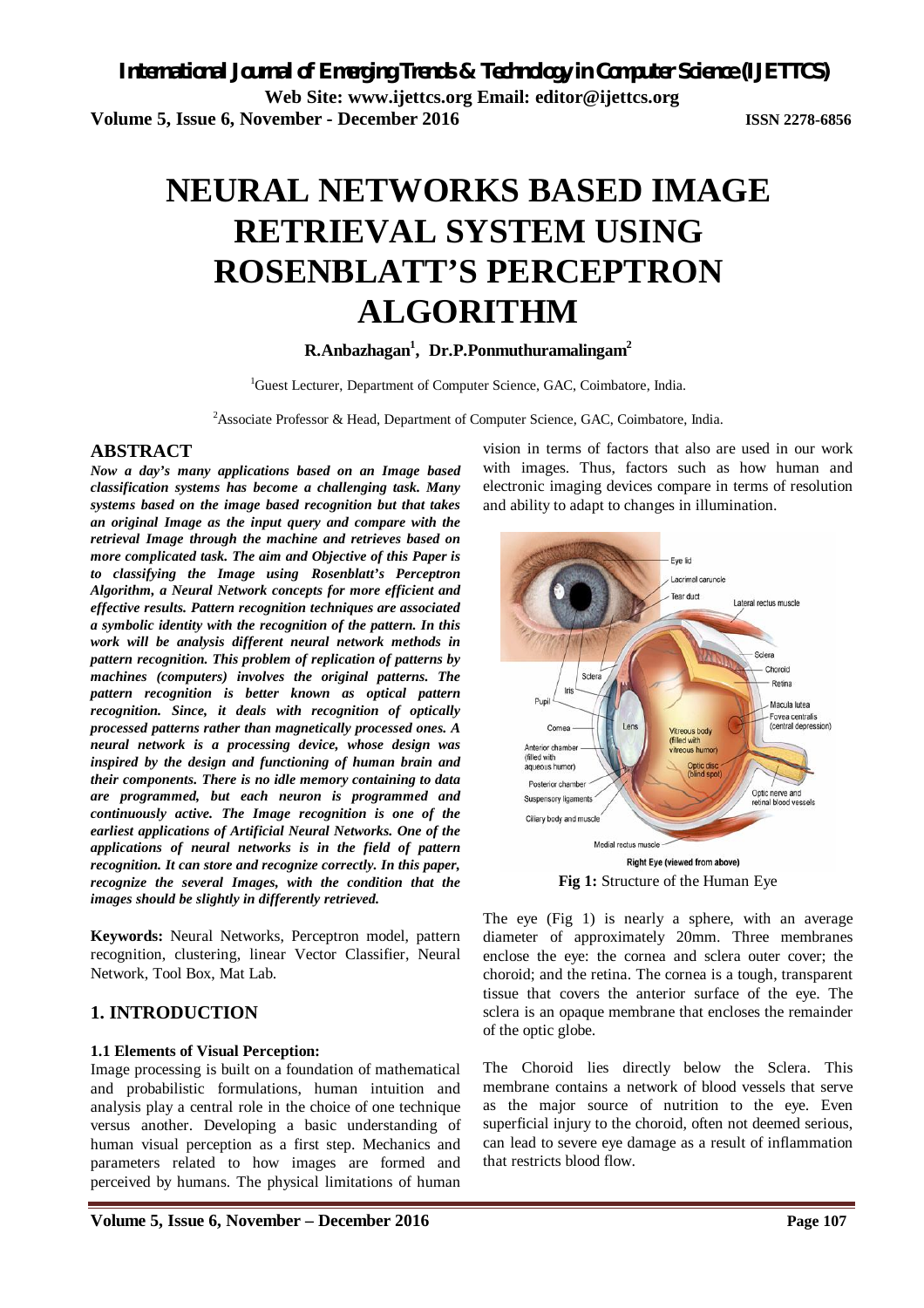### **Volume 5, Issue 6, November - December 2016 ISSN 2278-6856**

The Choroid coat is heavily pigmented and hence to help to reduce the amount of extraneous light entering the eye and the backscatter within the optic glope.

The Choroid is divided into the ciliary body and the iris. The Central opening of the iris varies in diameter from approximately 2 to 8 mm. The front of the iris contains the visible pigment of the eye. Whereas the back contain a black pigment.

The lens is made up of concentric layers of fibrous cells and is suspended by fibers that attach to the ciliary body. It contains 60% to 70% water, 6% fat, and more protein than any other tissue in the eye. The lens is colored by a slightly yellow pigmentation that increases with age. The lens absorbs approximately 8% of the visible light spectrum, with relatively higher absorption at shorter wavelengths. Both infrared and ultraviolet light are absorbed appreciably by proteins within the lens structure and in excessive amounts can damage the eye.

The inner most membrane of the eye is the Retina, which lines the inside of the wall's entire posterior portion. When the eye is properly focused, light from an object outside the eye is imaged on the retina. Pattern vision is afforded by the distribution of discrete light receptors over the surface of the retina. There are two classes of receptors cones and rods. The Cones in each eye numbered between 6 to 7 million. They are located primarily in the central portion of the retina is called the fovea. Fovea is highly sensitive in color. Muscles controlling the eye rotate the eyeball until the image of an object of interest falls on the fovea. Cone vision is called Photopic or bright-light vision.

The number of rods is much larger 75 to 150 million are distributed over the retinal surface, several rods are connected to a single nerve end reduce the amount of detail discernible by these receptors. They are not involved in color vision and are sensitively to low-levels of illumination. This phenomenon is known as a scotopic or dim –light vision. The fovea itself is a circular indention in the retina of about 1.5 mm in diameter. In a square sensor array of size 1.5 mm \* 1.5 mm. cones in that area of the retina is approximately 1,50,000 elements per  $mm<sup>2</sup>$ . Based on these approximation, the number of cones in the region of highest acuity in the eye is about 3,37,000 elements. Whereas Black image element has a value of 1 and White image element has a value of 0.

In an ordinary photographic camera, the lens has fixed focal length, and focusing at various distances is achieved by varying the distance between the lens and the imaging plane where the film is located. In the human eye, the converse is true, the distance between the lens and the imaging region is fixed, and the focal length needed to achieve proper focus is obtained by varying the shape of the lens. The fibers in the ciliary body accomplish this, flattening or thickening the lens for distant or near objects, respectively. The distance between the center of the lens and the retina is along the visual axis is approximately 17 mm. The range of focal lengths is approximately 14 mm to 17 mm. when the eye is relaxed and focused at distances greater than about 3 m.

At the earliest Adult nerve system every human trained about the character in two ways. One is voice oriented training, second is Pattern oriented training. Some people know only voice oriented data because they never read and Write that data for ever. Today also many people try to speak more languages but they may be trained or not about the Pattern oriented data's. In this world every human try to learn to speak other language but without knowing their Characters completely. Most of things every language have a character set. But at the earlier stage are trained our own mother tongue character set. After that try to learn English Character set because English is the world most people understanding language character sets it contained.

### **2. LITERATURE REVIEW:**

1973(Duda and Hart) defined the pattern recognition is a field concerned with machine recognition of meaning regularities in noisy of complex environments. [1].

1977(Pavlidis) defined pattern recognition in his book: "the word pattern is derived from the same root as the word patron and, in his original use, means something which is set up as a perfect example to be imitated. Thus pattern recognition means the identification of the ideal which a given object was made after." [2].

1978(Gonzalez,Thomas) defined pattern recognition as a classification of input data via extraction important features from a lot of noisy data. [3].

1985(Watanabe) said that pattern recognition can be looked as categorization problem, as inductive process, as structure analysis, as discrimination method and so on. [4].

1990(Fukunaga) defined pattern recognition as" A problem of estimating density functions in a highdimensional space and dividing the space into the regions of categories of classes."[5].

1992(Schalkoff) defined PR as"The science that concerns the description or classification (recognition) of measurements" [6].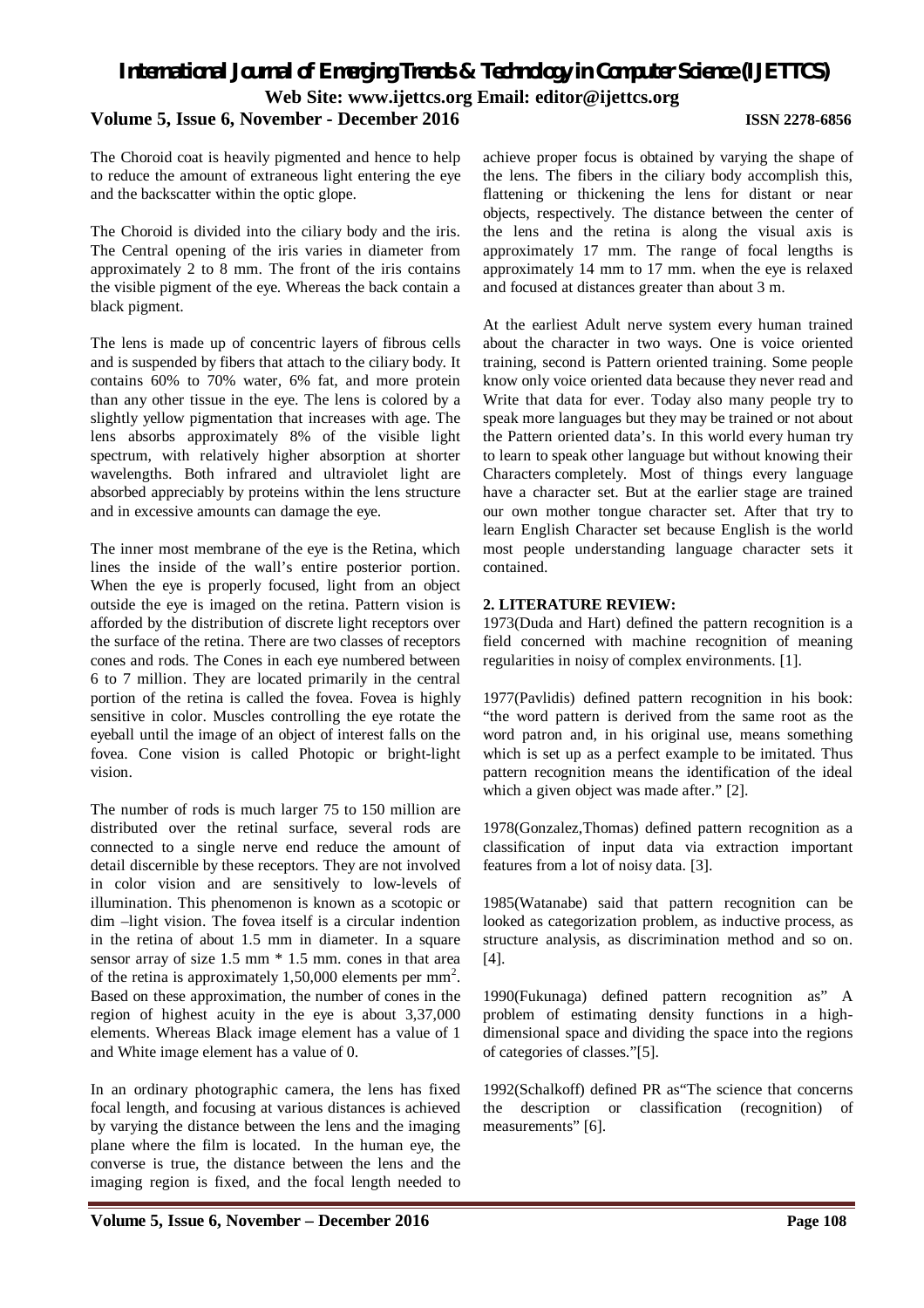## **Volume 5, Issue 6, November - December 2016 ISSN 2278-6856**

1993(Srihari,Govindaraju) defined pattern recognition as a discipline which learn some theories and methods to design machines that can recognize patterns in noisy data or complex environment. [7].

1996(Ripley) outlined pattern recognition in his book: "Given some examples of complex signals and the correct decisions for them, make decisions automatically for a stream of future examples" [8].

2002 (Robert P.W. Duin) described the nature of pattern recognition is engineering; the final aim of Pattern recognition is to design machines to solve the gap between application and theory. [9].

2003(Sergios Theodoridis,) Pattern recognition is a scientific discipline whose aim is the classification of the objects into a lot of categories or classes. Pattern recognition is also a integral part in most machine intelligence system built for decision making. **[**10].

#### **2.1 Knowledge-based pattern recognition**

This approach to PR [12] is evolved from advances in rule-based system in artificial intelligence (AI).Each rule is in form of a clause that reflects evidence about the presence of a particular class. The sub-problems spawned by the methodology are:

- 1. How the rule-based may be constructed, and
- 2. What mechanism might be used to integrate the evidence yielded by the invoked rules?

### **2.2 Neural Pattern Recognition**

Artificial Neural Network (ANN) provides an emerging paradigm in pattern recognition. The field of ANN encompasses a large variety of models [13], all of which have two important characteristics:

- 1. They are composed of a large number of structurally and functionally similar units called neurons usually connected various configurations by weighted links.
- 2. The Ann's model parameters are derived from supplied I/O paired data sets by an estimation process called training

## **3. METHODOLOGY**

There are many neural network algorithms for the pattern recognition. The Various algorithms differ in their learning mechanism and Learning can be either supervised or unsupervised. In supervised learning, the training set contains both inputs and required responses. After training the network, and get the result of response that is equal to target response. Unsupervised classification learning is based on clustering of input data. There is no prior information about input's membership in a particular class. The Image as the patterns and a history of training is used to assist the network in defining classes. This unsupervised classification is called clustering.

The Image as a pattern of neurons and initial weights are specified based upon the training method of the network.

The pattern sets is applied to the network during the training [7]. The pattern is to be recognized in the form of vector, whose elements is obtained from a pattern grid. The elements are either binary values 0 and 1 or bipolar values -1 and 1. In some of the algorithms, weights are calculated from the pattern presented to the network and in some algorithms weights are initialized. The network acquires the knowledge from the environment. The network stores the patterns presented during the training in another way it extracts the features of pattern. Neural networks have demonstrated its capability for solving complex pattern recognition problems [9].

Commonly solved problems of pattern have limited scope. Single neural network architecture can recognize only few patterns. Various neural network algorithms with their implementation details for solving pattern recognition problems. The relative performance evaluation of these algorithms has been carried out.

## **4. PROPOSED MODEL**

The objective of this paper is Relative performance of various neural network algorithms have not been reported in the literature. This paper extract the issues on various neural network algorithms with their implementation details for solving pattern recognition problems. The relative performance evaluation of these algorithms has been carried out.

### **4.1 Rosenblatt's Perceptron**

The perceptron occupies a special place in the historical development of neural networks, and it is the first algorithmically described neural network, invented by Rosenblatt, a psychologist, who inspired engineers, physicists, and mathematicians like to devote their research effort to different aspects of neural networks in the 1960s and the 1970s. Now, recently computer science developers also devote their research effort to different aspects of neural networks. Moreover, it is truly remarkable to find that the perceptron is as valid today as it was in 1958 when Rosenblatt's paper on the perceptron was first published [8].

The perceptron is the simplest form of a neural network used for the classification of patterns. The perceptron is a computational model of the retina of the eye and hence, is named Perceptron. Basically, it consists of a single neuron with adjustable synaptic weights and bias. The algorithm used to adjust the free parameters of this neural network first appeared in a learning procedure developed by Rosenblatt (1958, 1962) for his perceptron brain model [8]. Rosenblatt proved that if the patterns (vectors) used to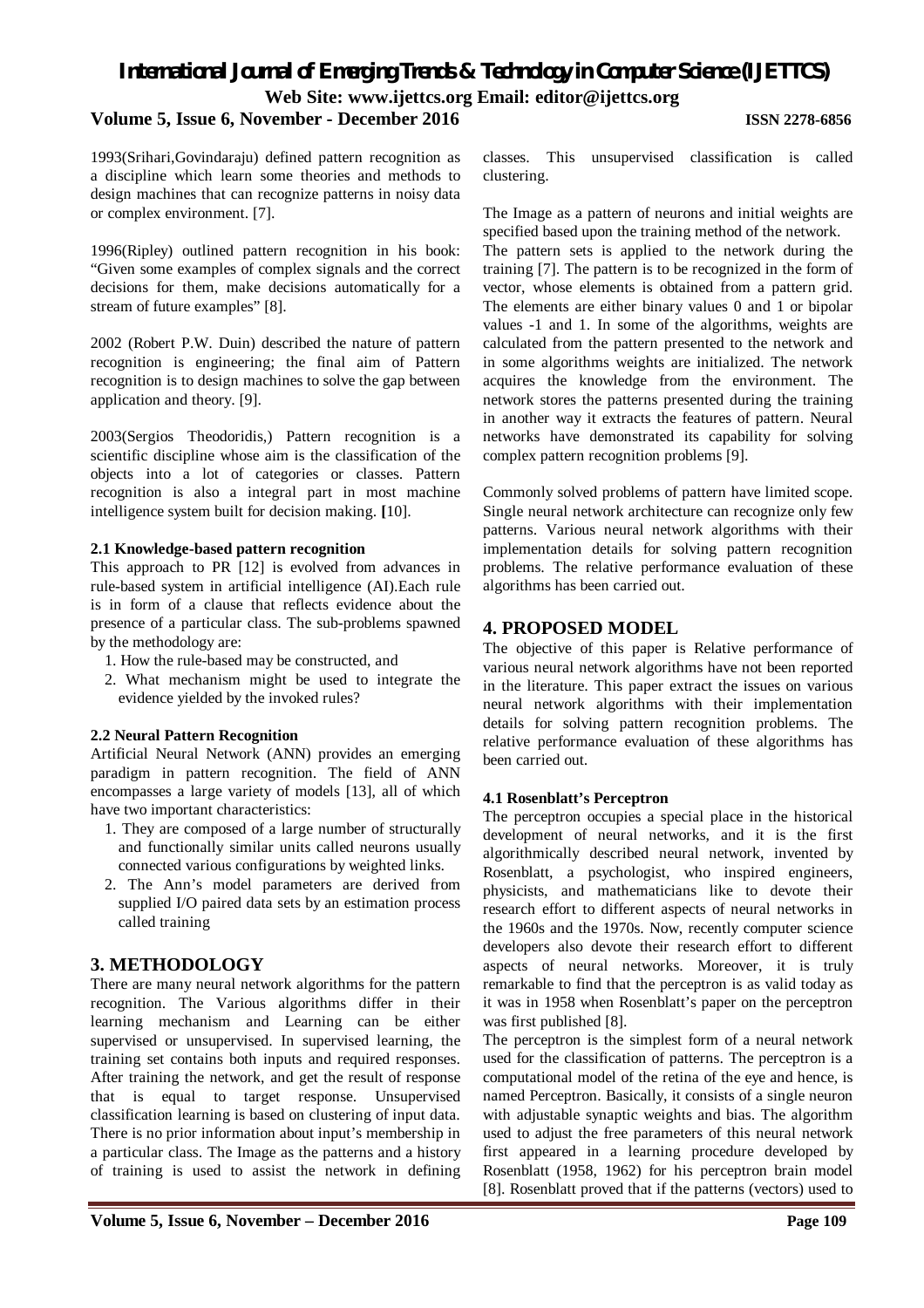## **Volume 5, Issue 6, November - December 2016 ISSN 2278-6856**

train the perceptron. The perceptron built around a single neuron is limited to performing pattern classification with only two classes (hypotheses). By expanding the output (computation) layer of the perceptron to include more than one neuron, may correspondingly perform classifications. The perceptron network comprises three units (*Fig. 2)*

- Sensory Unit S,
- Association Unit A,
- Response Unit R.



**Fig. 2:** Rosenblatt's original Perceptron model

The Sensory Unit(S) Comprising 400 photodetectors receives input of images. and they provides a 0/1 electric signal as an output. If the input signals exceed a threshold, then the photodetectors outputs 1 else 0.

The photodetectors are randomly connected to the Association unit (A). The Association unit Comprises

**feature demons or predicates**. The predicates examine the output of the Sensory unit $(S)$  for the specific features of the image.

The third unit Response unit(R) Comprises **pattern recognizers or perceptron**, which receives the results of the predicates, also in binary form. While the weights of the Sensory unit(S) and Association Unit (A) are Fixed, and the Response unit(R) weights are adjustable.

The output of the Response unit (R) could be such that, if the weighted sum of its inputs is less than or equal to 0 and then the output is 0 otherwise it is weighted sum itself. It could also be determined by a step function with binary values  $(0/1)$  or bipolar values  $(-1/1)$ . Thus, in the case of a step function yielding 0/1 output values, it is defined as

 $Yj = f (netj) = 1, netj > 0$  $=0$ , otherwise.

Where,

$$
net_i = \sum_{i=1}^{n} xi \; wij
$$

Here, xi is the input, is the weight on the connection leading to the output units (R unit), and *Y*j is the output.

The training algorithm of the perceptron is a supervised learning algorithm where the weights are adjusted to minimize error whenever the output does not match the target output.

#### **4.1 a) Single Layer perceptron Network Model:**



**Fig.3:** Single Layer feed forward Network

#### **4.1 b) Multilayer feed forward Perceptron Network Model:**



**Fig.4:** Multilayer feed forward Network

#### **A basic learning algorithm for training the perceptron is as follows:**

- If the output is correct then no adjustment of weights is done  $(i.e)$  wij<sup>(k+1)</sup> = wij<sup>(k)</sup>
- If the output is 1 but should have been 0 then the weights are decreased on the active input links.
- (i.e) wij<sup>(k+1)</sup> = wij<sup>(k)</sup>  $\alpha \cdot$  xi<sub>If</sub> the output is 0 but should have been 1 then the weights are increased on the active input links. (i.e)  $\overline{vij^{(k+1)}} = \overline{vij^{(k)}} + \alpha \cdot \overline{x}i$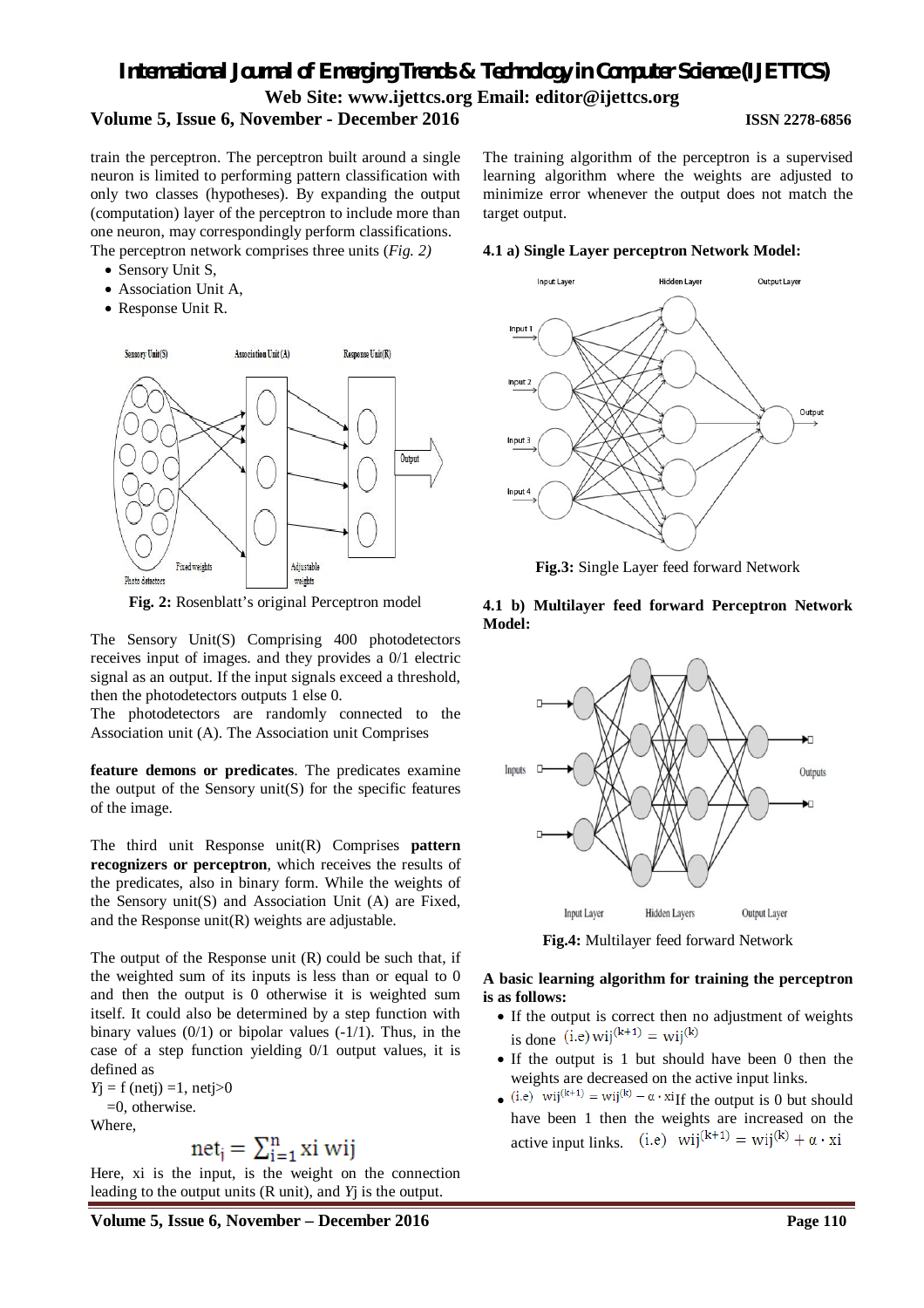## **Volume 5, Issue 6, November - December 2016 ISSN 2278-6856**

Here, wij<sup>(k+1)</sup> is the new adjusted weight,  $\mathbf{w}$ <sup>[k]</sup> are the old weights,  $\vec{x}$  is the input and  $\alpha$  is the learning rate parameter. Also small  $\alpha$  leads to slow learning and Large leads to fast learning.

However, large  $\alpha$  also runs the risk of allowing weights to oscillate about values which would result in the correct outputs. For a constant  $\alpha$ , the learning algorithm is termed **fixed increment algorithm**.

#### **4.2 PERCEPTRON ALGORITHM**

**Fixed increment perceptron learning algorithm for classification problem with n input features (x1, x2, x3......xn)**

**Fixed-Incre-Percept-Lrng** 

**Step 1:** Create a Perceptron with  $(n+1)$  input neurons  $x_0$  $x_1, x_2, \ldots, x_n$ , where  $x_0=1$  is the bias input. Let 0 be the output neuron.

**Step 2:** Initialize  $\overline{W} = (w_0, w_1, \dots, w_n)$  to random weights.

**Step 3:** Iterate through the input patterns  $\overline{X}_i$  of the training set using the weight set, That is Computes the weighted sum of net<sub>i</sub> =  $\sum_{i=0}^{n}$  Xi wi for each input pattern j.

**Step 4:** Compute the output  $Y_i$  using the step function  $Y_i = f (net_i) =1$ , net<sub>i</sub>>0 =0, otherwise.

**Step 5:** Compare the Computed output  $Y_i$  with the target output  $Y_i$  for each input pattern j. if all the input patterns have been classified correctly, output the weights and exit.

**Step 6:** Otherwise, update the weights as given below: If the computed output Y<sub>i</sub> is 1 but should have been 0,  $w_i =$  $w_i - \alpha x_i$ , i=0,1,...n. If the computed output  $Y_i$  is 0 but should have been 1,  $w_i =$  $w_i + \alpha x_i$  i=0,1,...n.

**Step7:** goto step 3.

## **5. RESULT AND DISCUSSION**

Here, demonstrated the application of this model to the image based on pattern recognition application in this work. Specifically, tested its performance on Pattern recognition. As a general perceptron sequential memory organization, The Acceptance to this model can also be generalized to many real-world applications that require complex sequence learning or sequential behaviors. The network which is stabilized with the parameters is tested within new data files for clustering.

Every day, people encounter a large amount of information and store or represent it as a data, for further analysis and management. In computers every data should

be represented by using binary numbers (0,1).At the same way our human brain receiving images, that images represented as a binary manner in the neuron. An image may be received by the standard Perceptron network is intended for work with a binary input vector [1] and this fact greatly reduce a contribution of Perceptron structures in image recognition because real images represented in color format and conversion to gray scale image and then converted to black and white form of images in neuron. Assign the value of 0 and 1 as black and white respectively. A value may be 0 that means an image fully in black. So never see an image. A value may be 1 that means an image fully in white. So we never see a image. An image contained value 0 to1. The mid value is 0.5.The range of value 0.1 to 0.5 black occupied mostly when they increased about the value. The range of value 0.6 to 1 white occupied mostly when they increased about the value. The results of this work are carried out in several phases.

The following procedure has been put in use in getting the results.

### **5.1 Result:**



**Fig 5:** Original Image converted to gray scale & binary image, and retrieves the intensity value of a pixel.



Fig 6: Original Image converted to gray scale & binary image, and retrieves the intensity value of a pixel.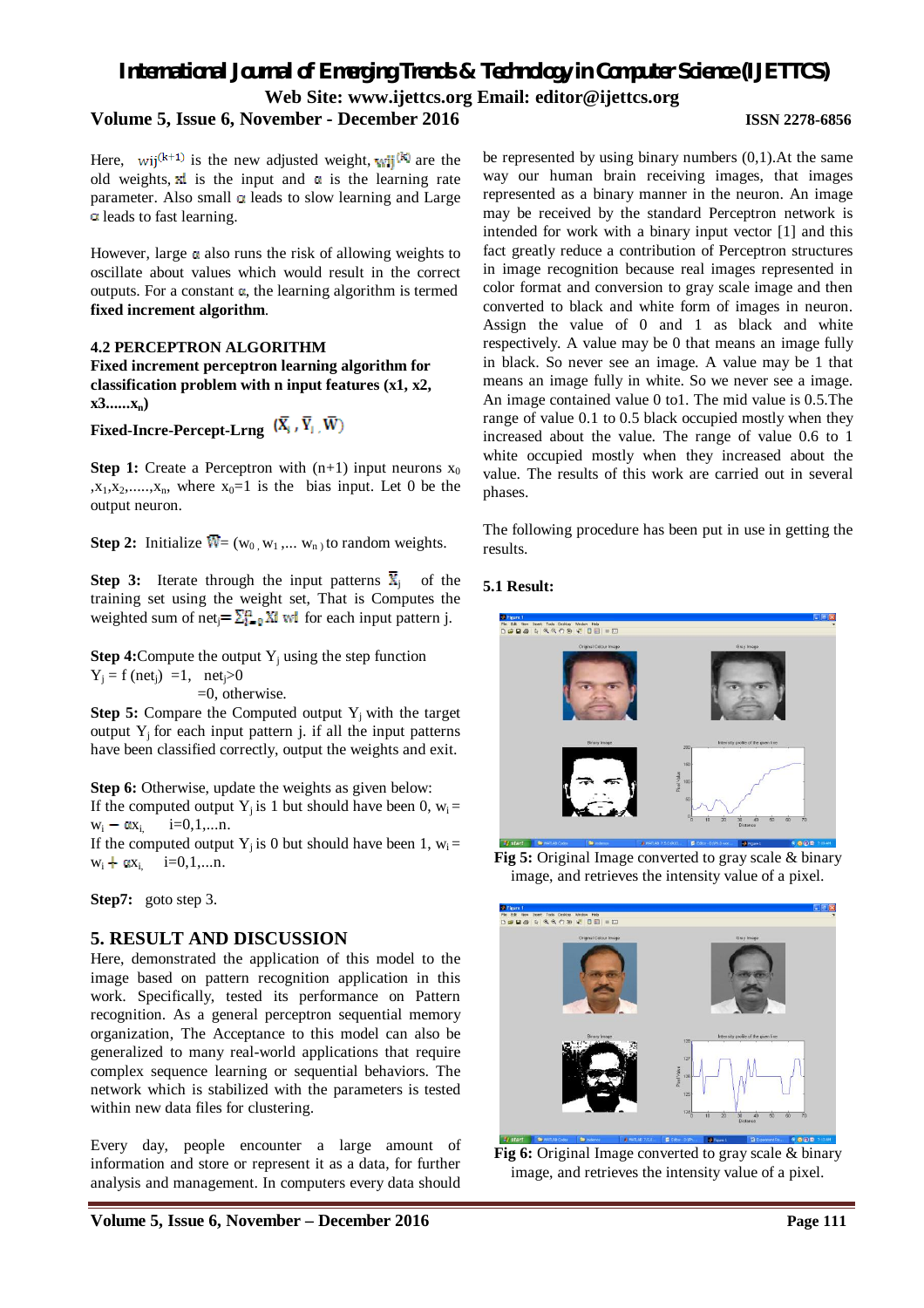**Volume 5, Issue 6, November - December 2016 ISSN 2278-6856**



**Fig 7:** Original Image converted to gray scale & binary image before removed the Red channel of an original image, and retrieves the intensity value of a Red Channel, Change the Resolution of a gray scale Image, and recognition of Pseudocolour Image.



**Fig 8:** Original Image converted to gray scale & binary image before removed the Red channel of an original image, and retrieves the intensity value of a Red Channel, Change the Resolution of a gray scale Image, and recognition of Pseudocolour Image.



**Fig 9:** Recognize an original image after Complement an image and add brightness to image.



 $\overline{B}$ **Fig 10:** Recognize the binary image, Dilated Image, Eroded image, internal & external boundary of an Image, Morphological gradient & skeletonization of an image, Thinning & Thickening of an Image.



**Fig 11:** Recognize the binary image, Dilated Image, Eroded image, internal & external boundary of an Image, Morphological gradient & skeletonization of an image, Thinning & Thickening of an Image.



**Fig 12:** Linear vector Classifier Parameter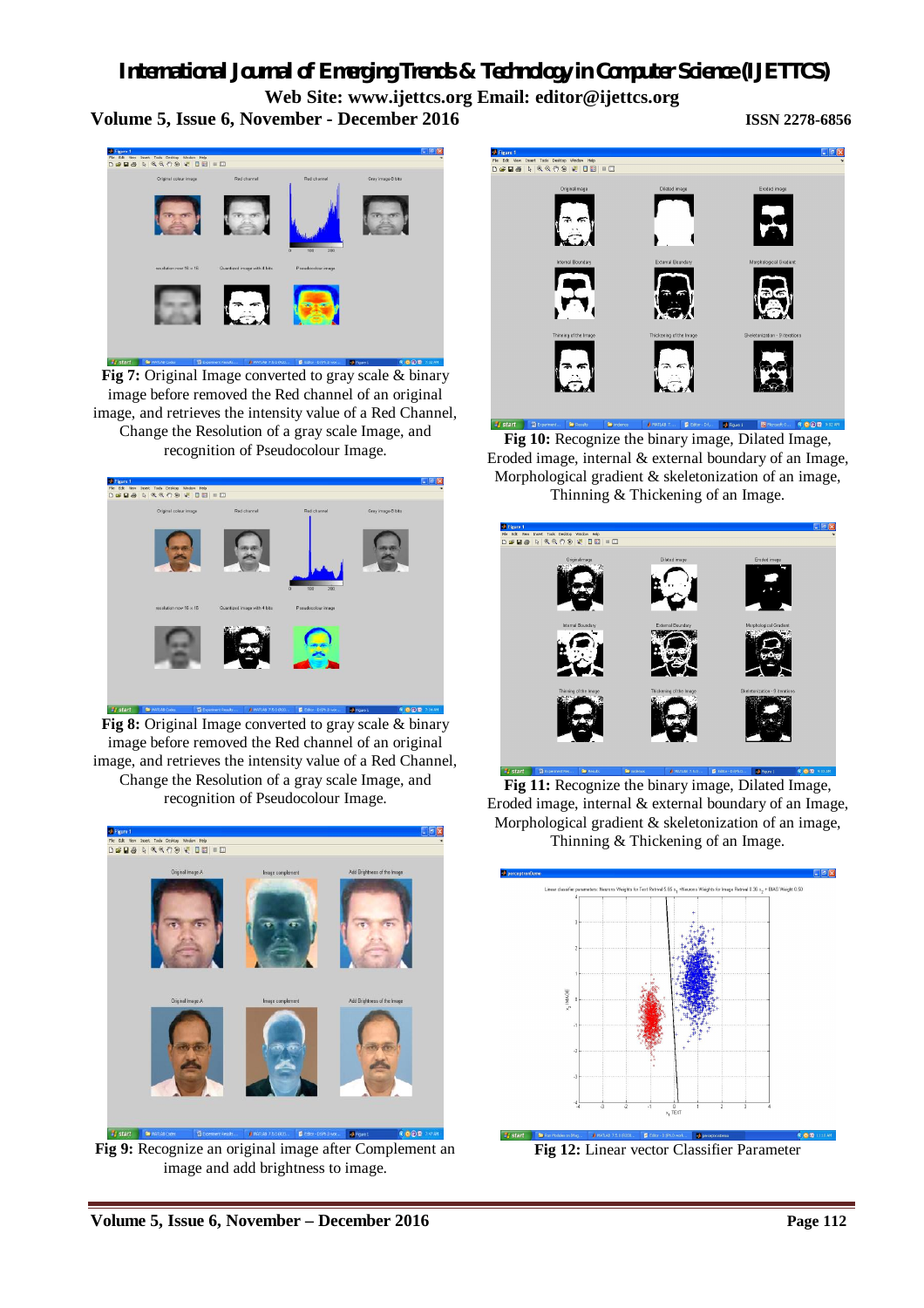**Volume 5, Issue 6, November - December 2016 ISSN 2278-6856**



**Fig 13:**Cluster

## **6. CONCLUSION**

Actually, it is the most primitive activities of human beings classification play an important and indispensable role in the long history of human development. In order to learn a new object or to understand a new phenomenon, people always try to seek the features that can describe it, and further compare it with other known objects or phenomena, based on the similarity or dissimilarity, generalized as proximity, according to some certain standards or rules. Basically, classification systems are either supervised or unsupervised, depending on whether they assign new inputs to one of a finite number of discrete supervised classes or unsupervised categories. Binary inputs caused information loss. We have shown that by bit slicing method is possible to represent a color pixel as the set of binary numbers and use this binary sequence as input of neural network. For three bits color encoding, Perceptron neural network has interpolation ability that allow interpolating any input color to the nearest base color. We have tested ability of the network for recognition of color images that gave co-efficient of sensitivity approximately equal one in case of recognition of the objects with different forms and colors. The work stands to gain a lot of advantages namely no time delay in calculating the presence of recognizing pattern and faster computerized report generation and also helpful in data records.

## **REFERENCES**

- [1]. B. Rypma, V. Prabhakaran, J. Desmond, G. H. Glover, and J. D. Gabrieli, "Load-dependent roles of frontal brain regions in the main- tenance of working memory," Neuroimage, vol. 9, pp. 216–226, 1999.
- [2]. J. J. Todd and R. Marois, "Capacity limit of visual short-term memory in human posterior parietal cortex," Nature, vol. 428, pp. 751–754, 2004.
- [3]. D. Talmi, C. L. Grady, Y. Goshen-Gottstein, and M. Moscovitch, "Neu- roimaging the serial position curve—A test of single-store versus dual- store

models," Psychol. Sci., vol. 16, no. 9, pp. 716–723, 2005.

- [4]. L. G. Ungerleider, S. M. Courtney, and J. V. Haxby, "A neural system for human visual working memory," Proc. Nat. Acad. Sci., vol. 95, pp. 883–890, 1998.
- [5]. G. E. Muller and A. Pilzecker, "A. Experimentelle Beitrage zur Lehre vom Gedächtniss," Z Psychol., vol. 1, pp. 1–288, 1900.
- [6]. H. A. Lechner, L. R. Squire, and J. H. Byrne, "100 years of consolida- tion—remembering Müller and Pilzecker," Learn. Memory, vol. 6, no. 2, pp. 77–87, 1999.
- [7]. R. W. Gerard, "Physiology and psychiatry," Amer. J. Psychiatry, vol. 106, pp. 161–173, 1949.
- [8]. D. O. Hebb, The Organization of Behavior. New York: Wiley, 1949.
- [9]. K. Touzani, S. V. Puthanveettil, and E. R. Kandel, "Consolidation of learning strategies during spatial working memory task requires protein synthesis in the prefrontal cortex," Proc. Nat. Acad. Sci., vol. 104, no. 13, pp. 5632–5637, 2007.
- [10].J. L. McGaugh, "Memory—A century of consolidation," Science, vol. 287, pp. 248–251, 2000.
- [11].J. L. McGaugh, "Emotional arousal and enhanced amygdale activity: New evidence for the old perseveration-consolidation hypothesis," Learn. Memory, vol. 12, pp. 77–79, 2005.
- [12].J. G. Pelletier, E. Likhtik, M. Filali, and D. Pare, "Lasting increases in basolateral amygdala activity after emotional arousal: Implications for facilitated consolidation of emotional memories," Learn. Memory, vol. 12, pp. 96–102, 2005.
- [13].N. Burgess and G. Hitch, "Computational models of working memory: putting long-term memory into context," Trends Cogn. Sciences., vol. 9, no. 11, pp. 535–541, 2005.
- [14].R. Sun and C. L. Giles, "Sequence learning: from recognition and pre- diction to sequential decision making," IEEE Intell. Syst., vol. 16, no. 4, pp. 67–70, Jul.-Aug. 2001.
- [15].Janusz A. Starzyk, "Spatio–Temporal Memories for Machine Learning: A Long-Term Memory Organization," IEEE Transactions on Neural Networks, Vol. 20, No. 5, May 2009.
- [16].M. I. Jordan, "Attractor dynamics and parallelism in a connectionist sequential machine," in Proc. Conf. Cogn. Sci. Soc., 1986, pp. 531–546.
- [17].J. B. Pollack, "The induction of dynamical recognizers," Mach. Learn., vol. 7, pp. 227–252, 1991.
- [18].J. Tani, "Learning to generate articulated behavior through the bottom-up and the top-down interaction process," Neural Netw., vol. 16, pp. 11–23, 2003.